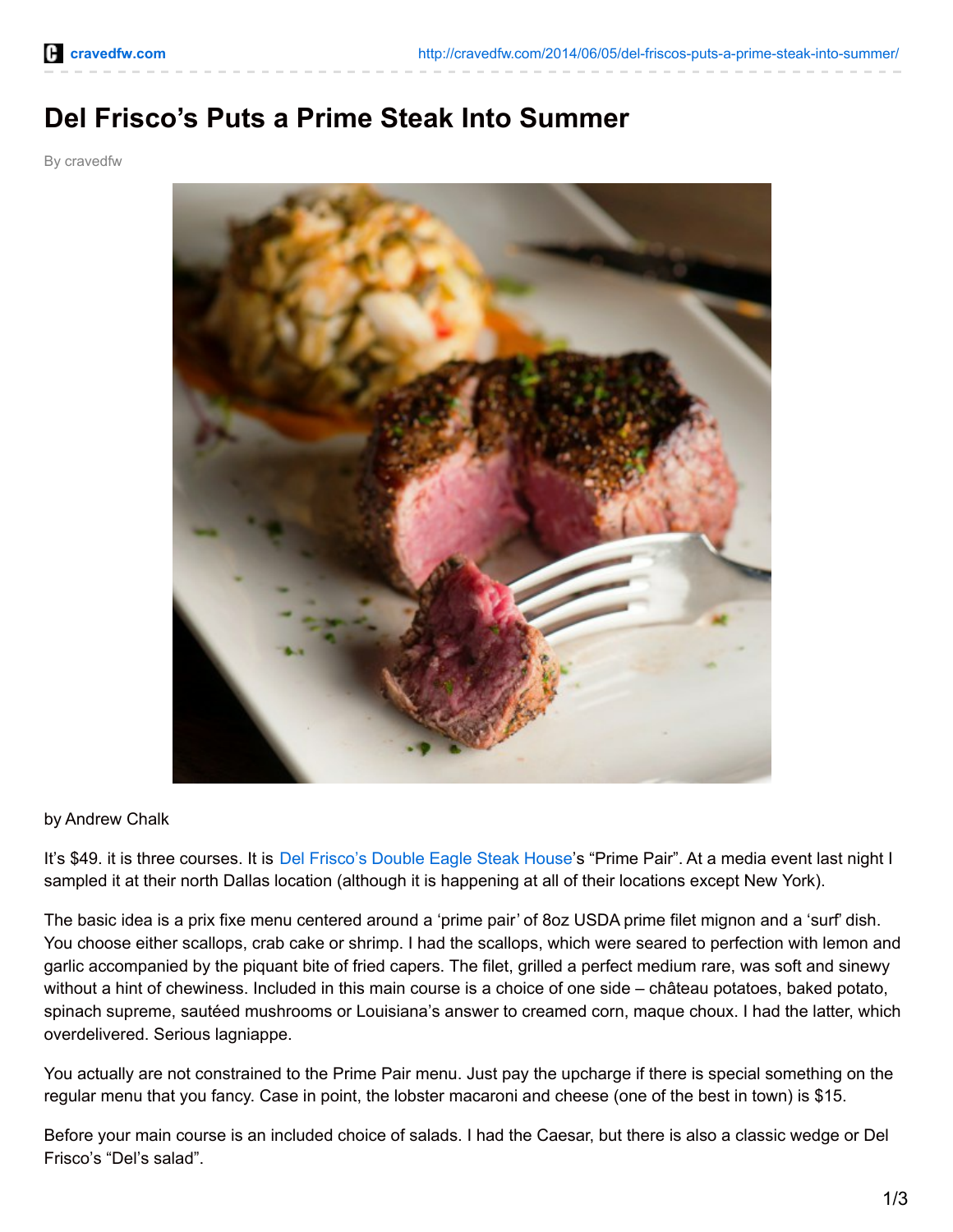

After main course there is a choice of Del Frisco's opulent and massive desserts. These are not included in the prixfixe menu and one will easily serve the table.



## Ahah!

There are some pretty good drinks to be had at Del Frisco's as well. At our (excellent) waitress's suggestion, we started with an aperitif, the "**The VIP**". It is Svedka clementine vodka infused with fresh Hawaiian pineapple. It's seductive, on account of all that pineapple.